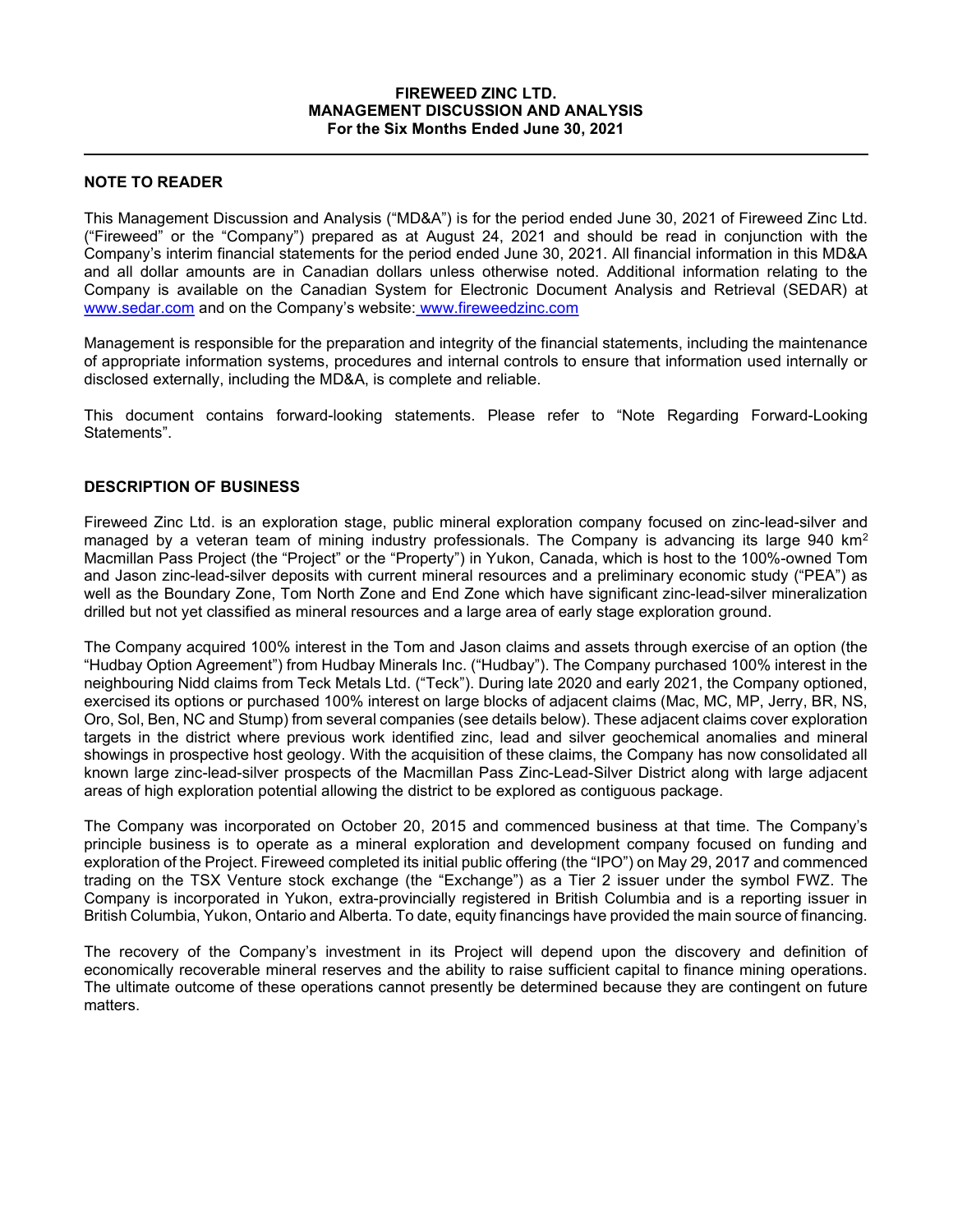#### OVERALL PERFORMANCE AND HIGHLIGHTS

 $\overline{a}$ 

During the six months ended June 30, 2020, the Company reported the following:

- On January 26, 2021, the Company announced the first drill assays from the 2020 drill program including 4.42% zinc over 212.7 metres at Boundary Zone.
- On February 3, 2021, the Company announced the first drill assays from the new discovery, Boundary West Zone, including 4.22% zinc and 25.6 g/t silver over 76.5 metres.
- On February 25, 2021, the Company announced further drill assays from Boundary West Zone including 4.76% zinc, 0.43% lead and 18.9 g/t silver over 43.7 metres in the upper rock sequence and a new discovery of 2.08% zinc over 225 metres in the lower sequence.
- On May 14, 2021, the Company announced assay results from 2020 reverse circulation drilling including 8.74% zinc and 19.6 g/t silver over 8.2 metres at the Tom West Deposit.
- On May 18, 2021, the Company announced the start of a metallurgical testing program on drill core samples from Boundary Zone including both traditional metallurgy and modern ore-sorting preconcentration tests.
- On May 20, 2021, the Company closed a non-brokered \$5,000,000 private placement financing with one strategic investor for 6,250,000 common shares at \$0.80 per share.
- On May 26, 2021, the Company announced that field crews had been mobilized to the Property.
- On May 27, 2021, the Company announced that it would undertake a muon tomography downhole geophysical survey on the Property to guide exploration and drilling.

Subsequent to the quarter ended June 30, 2021, the following events have taken place:

- On July 2, 2021, the Company closed a non-brokered \$4,503,427 private placement flow through financing for 5,003,808 shares at \$0.90 per share. The Company has agreed to pay finders fees to arm's length finders in connection with a portion of the financing, totalling \$55,599.85 and 56,669 warrants. All finder's warrants are exercisable for 12 months from the date of issuance to acquire common shares of the Company at an exercise price of \$0.90 per share.
- On July 6, 2021, the Company announced that drilling with two rigs had started on the Property.
- On July 8, 2021, the Company announced the appointment of Pamela O'Hara as Vice President, Sustainability.
- On July 8, 2021 the Company announced granting of 1,345,000 stock options exercisable above market at \$0.80 per share for a five year term. Staff and consultants were granted 685,000 options, and directors and senior officers were granted 660,000 options.
- On July 27, 2021, the Company provided an exploration update stating that five drill holes had been completed, significant mineralization had been intersected and assays were pending.
- On August 17, 2021, the Company announced the first drill assays from the 2021 drill program including 7.71% zinc, 0.7% lead and 32 g/t Ag over 46.96 metres at Boundary West Zone
- As of the date of this MD&A, a total of 124,847 warrants were exercised for gross proceeds of \$81,319.90 and 99,902 warrants expired unexercised.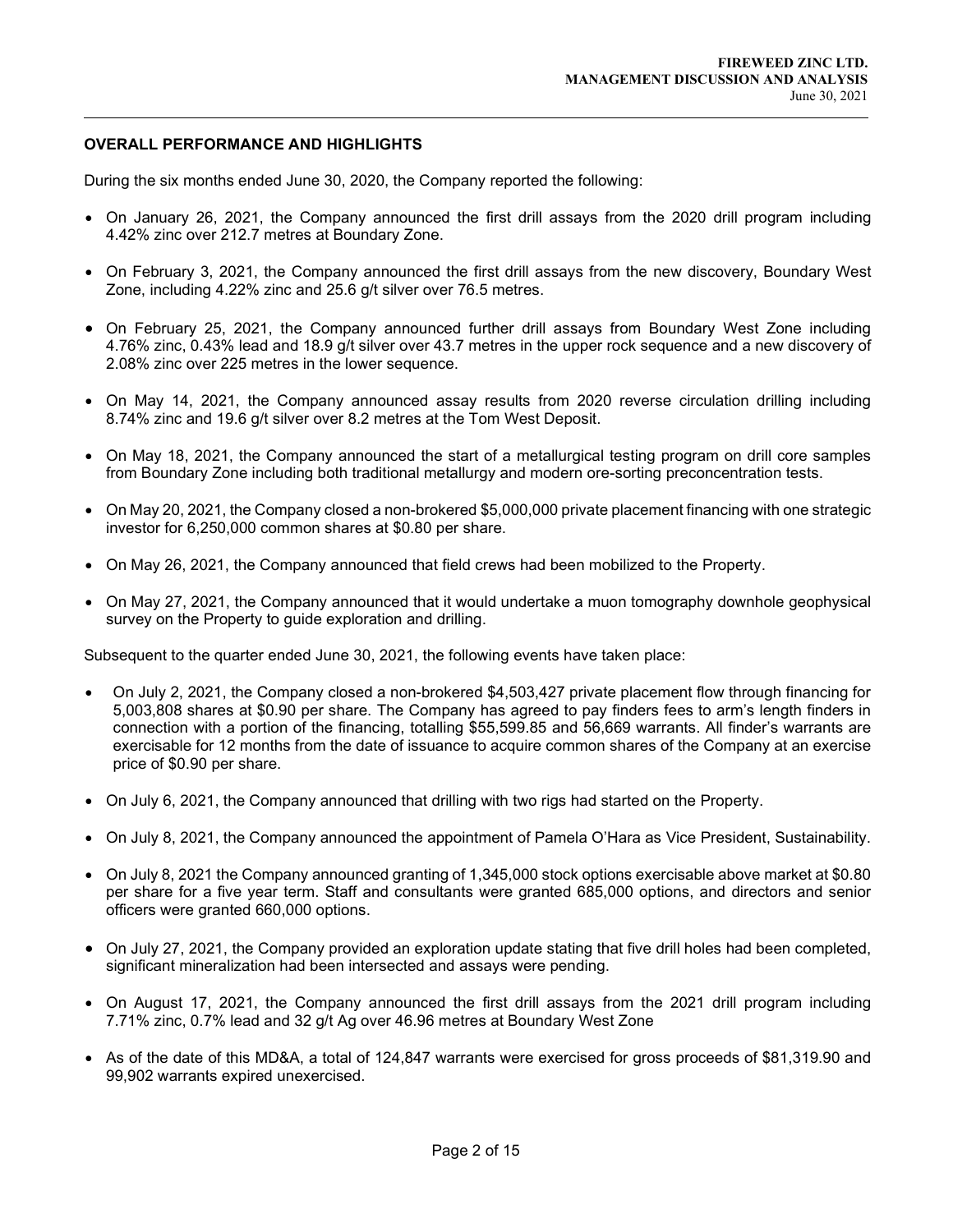#### MACMILLAN PASS PROJECT

 $\overline{a}$ 

The Macmillan Pass Project encompasses 940 km² of contiguous mineral claims located approximately 200 km $\,$ northeast of the settlement of Ross River in the eastern Yukon Territory of Canada. It is host to the large Tom and Jason sediment-hosted sulphide ("Sedex") zinc-lead-silver deposits as well as the Boundary Zone, Tom North Zone and End Zone that have significant mineralization drilled but not yet classified as mineral resources. The Project also includes large blocks of 100%-owned adjacent claims (Mac, MC, MP, Jerry, BR , NS, Oro, Sol, Ben and Stump) which cover exploration targets in the district where previous and recent work identified zinc, lead and silver prospects, and geophysical and geochemical anomalies in prospective host geology. The Company has a 50-person camp near the Tom deposit which is accessible via the North Canol Road (designated Yukon Highway No. 6) from the community of Ross River and via a local airstrip.

The Tom and Jason deposits are located in the Selwyn Basin and hosted in Devonian-age Lower Earn Group sedimentary rocks. Zinc-lead-silver sulphide-barite mineralization typically occurs in thick stratiform lenses and extends for as much as 1,200 meters along strike and 450+ meters down dip. Boundary Zone consists of veins, stockworks, disseminations and replacement sulphide mineralization as well as two horizons of stratiform mineralization in Devonian-age Lower Earn Group and Silurian-age Road River Group sedimentary rocks respectively. The main economic sulphide minerals are sphalerite and galena.

To year end 2020, the Tom deposits have seen a total of 3,423 meters of underground development, 5,953 meters of underground core drilling in 84 holes, and 33,705 meters of surface core drilling in 158 holes; at Jason a total of 38,617 meters has been drilled in 138 holes from surface to date; at Boundary a total of 10,248 meters has been drilled in 35 holes from surface to date; and at End Zone a total of 3,910 meters has been drilled in 18 holes from surface to date. The Tom and Jason sites have a Class 4 Land Use Permit and the Tom site a Type B Water Licence. The rest of the Property has a Class 1 Land Use Permit. Environmental water monitoring of the Tom site has been ongoing since 2000 and since the Company acquired the Project, water quality results have been compliant with the current water licence (see *Environment* section below for additional information). Community relations have been good, and the Company employs workers and contracts service providers from the nearest community of Ross River for the exploration program (see Community and First Nations section below for additional information).

#### Summary of Property Acquisitions

The Property comprises multiple claim blocks that were acquired and consolidated over several years by Fireweed into the current large 940 km2 Macmillan Pass Project. Summary terms of the underlying claim block acquisitions are described below.

In February 2018 Fireweed exercised its option and acquired 100% interest in the 361 claims of the Tom and Jason property and associated assets from Hudbay through the payment of \$1,000,000 and 3,565,406 shares as well as incurring exploration expenditures of \$1,250,000. The Jason claims have a third party underlying 3% net smelter return royalty ("NSR") which can be bought out at any time for \$5,250,000. There are no underlying royalties on the Tom claims.

In November 2018, Fireweed purchased 100% interest in the 372 claims of the Nidd property which includes the Boundary Zone and Boundary West Zone, from Teck through the payment of 1,500,000 shares. Teck retains a 1% NSR royalty and a right of first offer to purchase future production concentrates from the Nidd property.

In October 2020, Fireweed exercised its option and acquired 100% interest in the 820 claims of the Mac property from Maverix Metals Inc. ("Maverix") through staged payments totaling \$292,500 and 320,000 shares. Maverix retains production royalties of 0.25% NSR on base metals and other non-precious minerals, 1% NSR on silver and other precious metals excluding gold, and 3% NSR on gold produced from the Mac property.

In September 2020, Fireweed exercised its option and acquired 100% interest in the 333 MC, 74 MP and 217 Jerry claims from joint venture partners Epica Gold Inc. ("Epica") and Carlin Gold Corporation ("Carlin") through staged payments totaling \$275,000 and 750,000 shares. Epica and Carlin together retain production royalties of 0.5% NSR on base metals and silver, and 2% NSR on all other metals including gold produced from the MC, MP and Jerry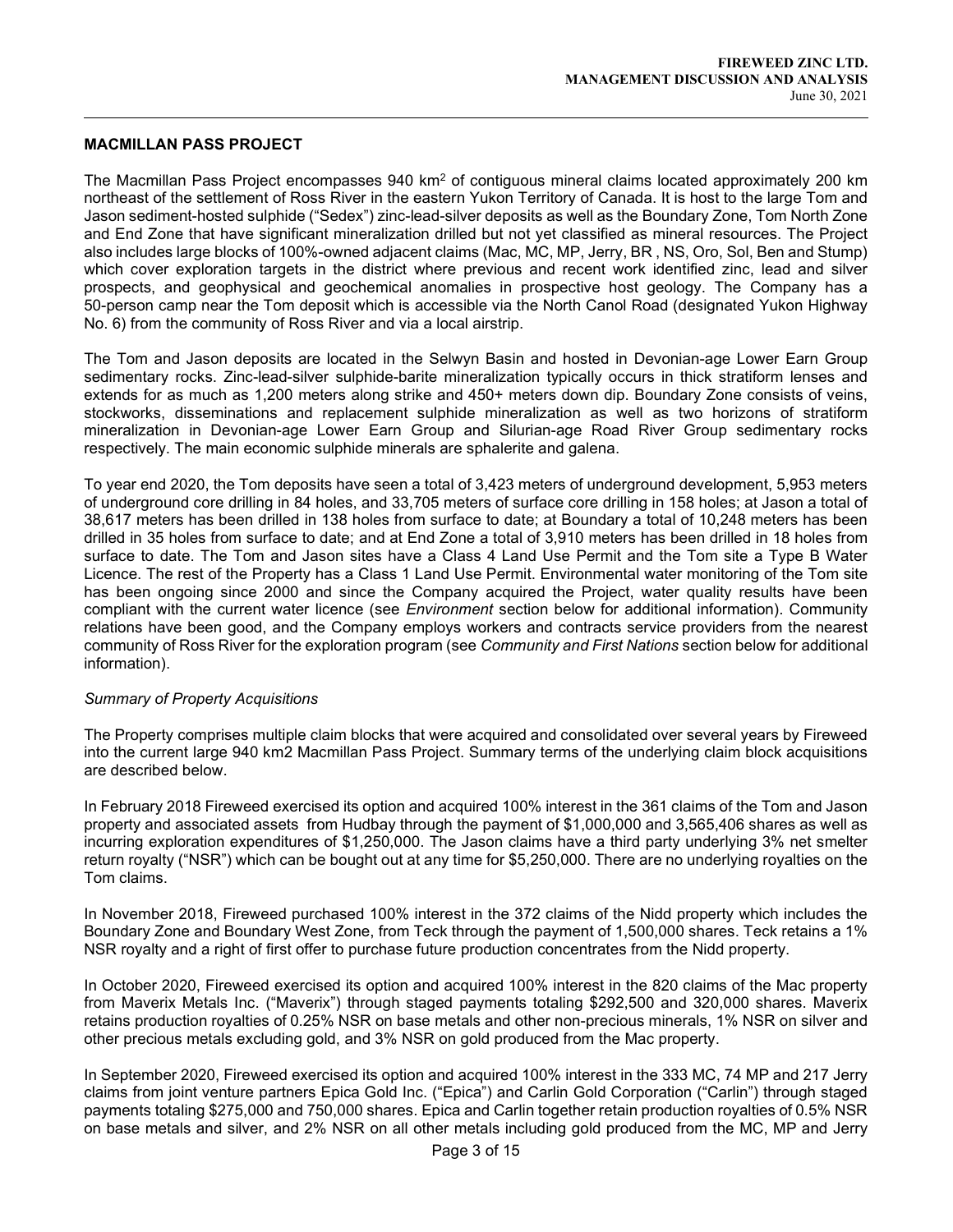claims, and are entitled to one additional payment of \$750,000 or equivalent in Fireweed shares at the Company's option, upon receiving a resource calculation of at least 2.0 million tonnes of indicated (or better) resource on any part of the MC, MP or Jerry claims. Fireweed maintains a right of first refusal on the sale of any NSR royalty from these claims by Epica and/or Carlin.

In September 2020, Fireweed exercised its option and acquired 100% interest in the 326 BR claims and 333 NS claims from Golden Ridge Resources Ltd. through staged payments totaling \$112,500 and 1,196,875 shares. Golden Ridge retains production royalties of 0.5% NSR on base metals and silver, and 2% NSR on all other metals including gold produced from the BR and NS claims, and is entitled to one additional payment of \$750,000 or equivalent in Fireweed shares at the Company's option, upon receiving a resource calculation of at least 2.0 million tonnes of indicated (or better) resource on any part of the BR or NS claims. Fireweed will have the right to purchase one-half of these NSR royalties for \$2,000,000 at any time prior to the commencement of commercial production. Fireweed maintains a right of first refusal on the sale of any NSR royalty from these claims by Golden Ridge. There is also a pre-exiting third party 3% NSR royalty on any future cobalt production from the BR and NS claims.

In January 2021 Fireweed purchased 100% interest in the 410 claims of the Sol property and several small nearby separate claim blocks (Ben, NC, Stump, Bach) from QuestEx Gold & Copper Ltd. through payment of \$100,000 and 350,000 shares. QuestEx retains production royalties of 0.5% NSR on all base metals and silver, and 2% NSR on all other metals including gold, which may be mined from these properties. There is an additional third-party royalty consisting of a 2% NSR on production from the Sol, Stump and Bach claims of which 1% may be extinguished for \$2,000,000.

## Terms of the Oro Property Option Agreement

 $\overline{a}$ 

On November 20, 2020, the Company signed an option agreement with private companies Cathro Resources Corp. and Cazador Resources Ltd. to acquire 100% interest in the 1,582 claim Oro property covering 318km<sup>2</sup> on the western extension of the Macmillan Pass District. Payment terms to exercise the option are as follows:

| Due Date                                                     | Cash             | <b>Common Shares</b> |
|--------------------------------------------------------------|------------------|----------------------|
| Within 5 days of TSX Venture Exchange approval of the option |                  |                      |
| agreement (January 18, 2021)                                 | \$250,000 (paid) | 500,000 (issued)     |
| On or before January 13, 2022                                | \$250,000        | 500,000              |
| <b>TOTAL</b>                                                 | \$500,000        | 1,000,000            |

The vendors retain a 0.5% NSR production royalty on all base metals and silver, and 2% NSR on all other metals including gold, which may be mined from the Oro property.

Titles to all these claims have been transferred and registered to the Company.

### Mineral Resources and PEA

### Tom-Jason Mineral Resource Report

Based on the 2017 drill results along with the historic core re-sampling results and compilation of historic data, the Company announced updated NI43-101 mineral resources for the Tom and Jason deposits on January 10, 2018 which were substantially larger than historically reported resources. The updated base case resources were as follows:

| Table 1: Base Case Tom+Jason Mineral Resource Estimates (at NSR cutoff grade of \$65) |
|---------------------------------------------------------------------------------------|
|---------------------------------------------------------------------------------------|

|           | <b>Tonnes</b> |        |         |                |        |                 |                 | <b>MOz</b> |
|-----------|---------------|--------|---------|----------------|--------|-----------------|-----------------|------------|
| Category  | (Mt)          | ZnEg % | %<br>Zn | %<br><b>Pb</b> | Ag g/t | <b>B</b> Ibs Zn | <b>B</b> Ibs Pb | Αa         |
| Indicated | 11.21         | 9.61   | 6.59    | 2.48           | 21.33  | 1.63            | 0.61            | 7.69       |
| Inferred  | 39.47         | 10.00  | 5.84    | 3.14           | 38.15  | 5.08            | 2 72            | 48.41      |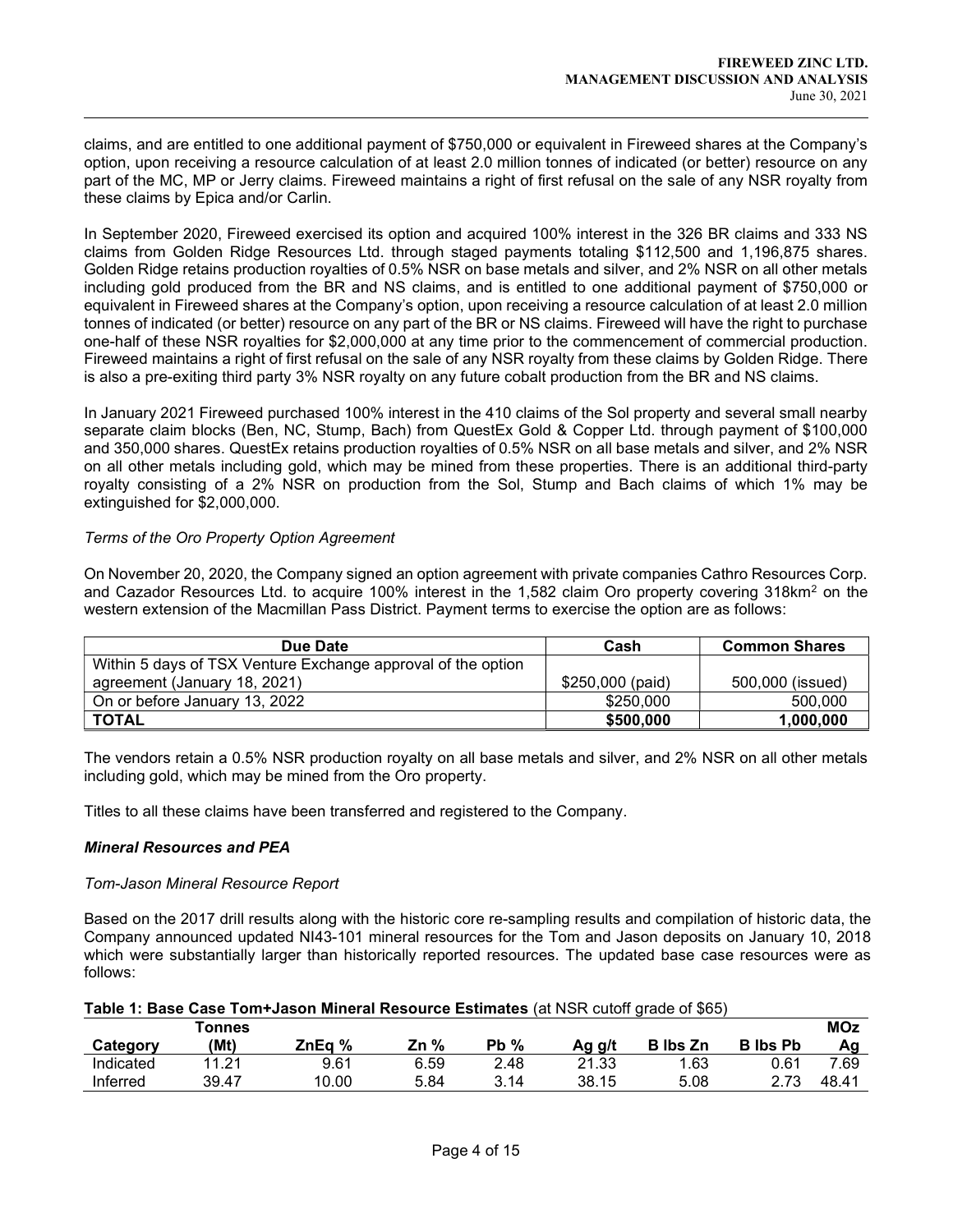Details and supporting information are provided in the NI43-101 Technical Report posted on www.sedar.com and in the Company's news release, both dated January 10, 2018. Additional mineralization subsequently drilled at Boundary Zone, Boundary West Zone, Tom North Zone and End Zone as well as step out drill holes at Tom and Jason will be considered in a future updated mineral resource estimate for the Property.

## Tom-Jason Preliminary Economic Assessment Report

On May 23, 2018, the Company announced the positive results of an independent NI43-101 Preliminary Economic Assessment ("PEA") for the Tom and Jason deposits prepared by JDS Energy and Mining, Inc. ("JDS") with work on tailings and water by Knight Piesold Consulting, both of Vancouver, Canada utilizing the 2018 mineral resources of Table 1.

Production and Economic Highlights:

 $\overline{a}$ 

- Long mine life and large-scale production:
	- $\circ$  18-year mine life with 32.7Mt of mineralization mined at 4,900 tonne-per-day average processing rate.
	- $\circ$  1.54Mt of Zinc, 0.88Mt of Lead, and 37Moz of Silver in concentrate shipped.
	- o Average yearly contained-metal production of 85kt Zinc, 48kt Lead and 2Moz Silver.
- Robust economics using metals prices of \$1.21/lb Zn, \$0.98/lb Pb, and \$16.80/oz Ag:
	- o Pre-Tax NPV at 8% of \$779,000,000 and IRR of 32%.
	- o After-Tax NPV at 8% of \$448,000,000 and IRR of 24%.
- Manageable CAPEX and rapid payback:
	- $\circ$  Pre-production CAPEX of \$404,000,000. CAPEX includes a total of \$100,000,000 for upgrading to a production-suitable access road to the Project. On March 3, 2020 the Company announced that the Yukon Government and the Ross River Dena Council First Nation had reached an Agreement in Principle on \$71,000,000 in road upgrades which, in part, included upgrading of the Project access road.
	- o Payback period of 4 years.
	- o Starter-pits on Tom West and Jason Main zones reduce up-front capital.
- Significant Upside
	- o Numerous opportunities for significant economic improvement.
	- $\circ$  Known zones remain open for expansion, including into high-grade areas.
	- $\circ$  Highly prospective and large land package with untested exploration targets.
	- $\circ$  Not included in this PEA study are the Boundary Zone, Boundary West Zone, Tom North Zone and End Zone as well as new step out holes at Tom and Jason which have significant zinc-lead-silver mineralization drilled after the PEA study was completed, but not yet classified as mineral resources.

Details and supporting information are provided in the NI43-101 PEA Technical Report dated July 6, 2018 (effective date May 23, 2018) posted on www.sedar.com and in the Company's news release dated May 23, 2018.

### 2021 Exploration Program

On May 26, 2021, the Company announced that the first field crews had mobilized to the Property to begin the 2021 work program. As of this date, the 2021 work program is well underway including drilling with two rigs at Boundary Zone, Boundary West Zone and Tom East Zone, as well as muon downhole geophysics, ground gravity geophysics, airborne VTEM geophysics, geochemical surveys, geological mapping and prospecting on various targets to define additional drill targets.

For more details on the Project and the Company, see Fireweed's NI43-101 technical reports and news releases posted on the Company's website at www.FireweedZinc.com or at www.sedar.com.

Page 5 of 15 Leon McGarry, P.Geo., Senior Resource Geologist for CSA Global Canada Geosciences Ltd. at the time, is independent of Fireweed Zinc Ltd. and a 'Qualified Person' as defined under Canadian National Instrument 43-101. Mr. McGarry is responsible for the Mineral Resource Estimate and directly related information in this MD&A. Michael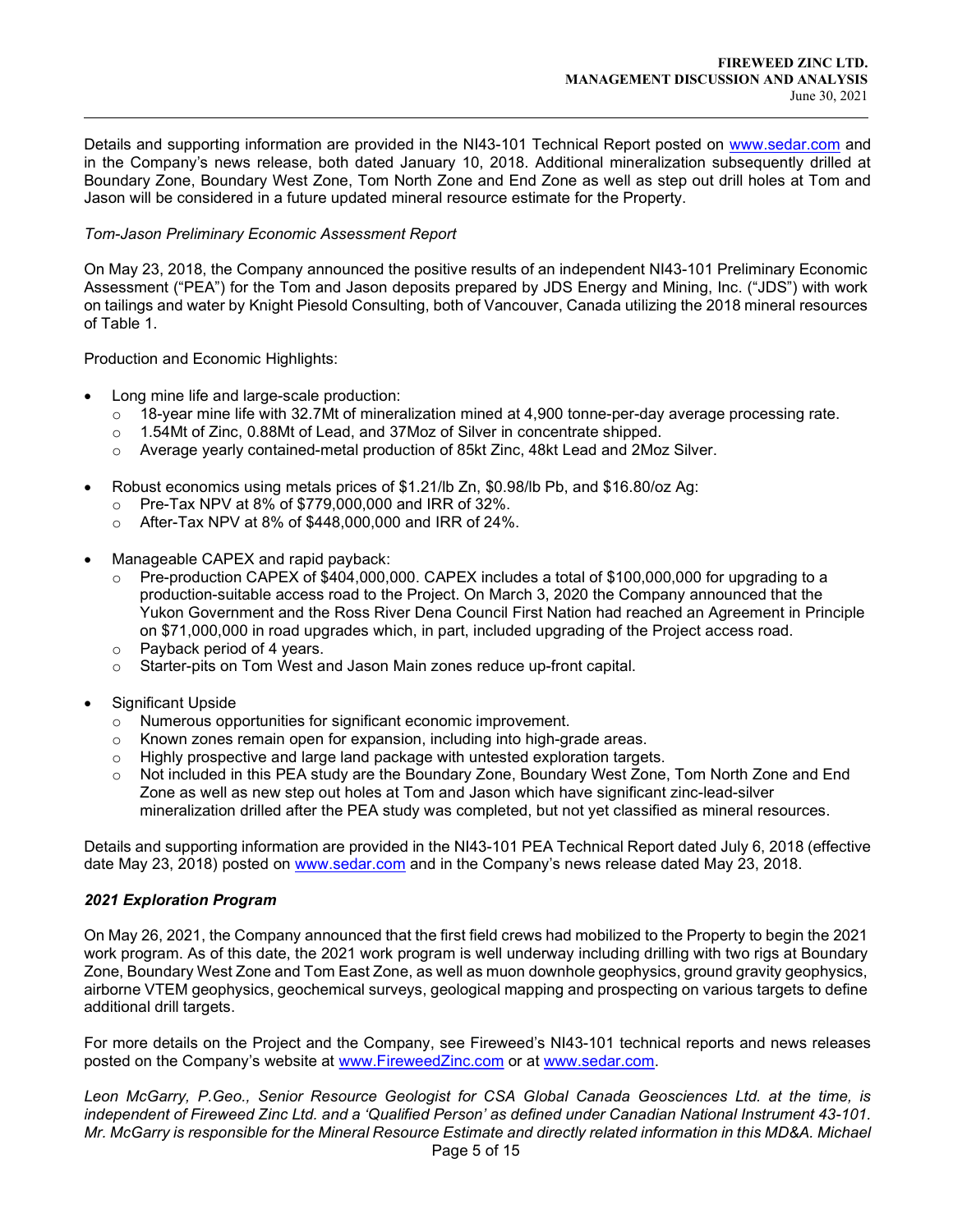Makarenko, P.Eng., Project Manager for JDS Energy and Mining, Inc., is independent of Fireweed Zinc Ltd. and a 'Qualified Person' as defined under Canadian National Instrument 43-101. Mr. Makarenko is responsible for the PEA results and directly related information in this MD&A.

George Gorzynski, P.Eng., Executive Vice President and Director of Fireweed Zinc Ltd., and a Qualified Person under the meaning of Canadian National Instrument 43-101, approved the other technical information (information not directly related to the Mineral Resource Estimate or the PEA) in this MD&A.

## HEALTH AND SAFETY

 $\overline{a}$ 

The Company embeds core values of health and safety throughout its operations. Nothing is more important than the health and safety of our people, and operations during a COVID-19 pandemic require extra precautions, and health and safety measures. The Company developed a detailed COVID-19 Infection Prevention and Control Protocols manual for the Project which is rigorously followed by everyone working on the Project. It describes protocols for staying safe including physical distancing, frequent washing of hands, availability of hand sanitizers throughout the workplaces and masks when physical distancing is not possible. The manual also includes action plans should any person on site develop symptoms consistent with COVID-19. The Company is pleased to report that to date in 2021, its operations have been COVID-19 free.

Our normal high health and safety protocols that have allowed the Company to maintain a safe workplace in years past, continue to apply. Every person arriving at our work site is first taken through a health and safety orientation before any other activity is begun. Every morning begins with a self monitoring COVID-19 Health Monitoring Decision Tree before leaving personal accommodations, followed by safety "toolbox" meetings and weekly safety meetings which are attended by everyone in camp to re-enforce a safety-first mindset. We emphasize that safety is the responsibility of everyone on site. We have highly trained first aid personnel in camp with a dedicated and well equipped first aid facility, and protocols for timely medical evacuations by air to a hospital if required.

The Company works to identify and mitigate potential health and safety risks at all work sites. Our excellent safety record over years of operations is the result of prioritizing and instilling a culture of safety first in every person at our work site and constantly seeking to improve our health and safety protocols and procedures. The Company is pleased to report that the 2021 work program has been free of any material accidents to date.

### ENVIRONMENT

Fireweed is committed to carrying out its work programs to high standards of environmental stewardship. We aim to prevent or mitigate as much as reasonably possible, the impacts of our operations on the environment through effective and scientifically sound operating practices while at all times complying with applicable environmental legislation.

Environmental studies and monitoring by Hudbay toward eventual development of a mining operation began at the Tom site in 2000 and were expanded in 2008. These include 12 surface water monitoring stations in the local streams, three ground water monitoring wells and a weather station. The Tom and Jason sites have a Class 4 Land Use Permit, the Tom site a Type B Water Licence, and the rest of the Property has a Class 1 Land Use Permit. Since the Company acquired the project, water quality results have been compliant with the water license. Most of the historic surface and other disturbances from previous work have been reclaimed.

# COMMUNITY AND FIRST NATIONS

The Company believes in engaging with local communities and First Nations toward building respectful relationships through dialogue and collaborative processes.

The Property lies within an area of unsettled territorial claim by the Kaska First Nations and within the Yukon First Nations Umbrella Agreement traditional territory of the First Nation of Na-Cho Nyak Dun. Treaty negotiations between the First Nations, and the federal and territorial governments are continuing but have not affected the Company's ability to carry out work on the Project.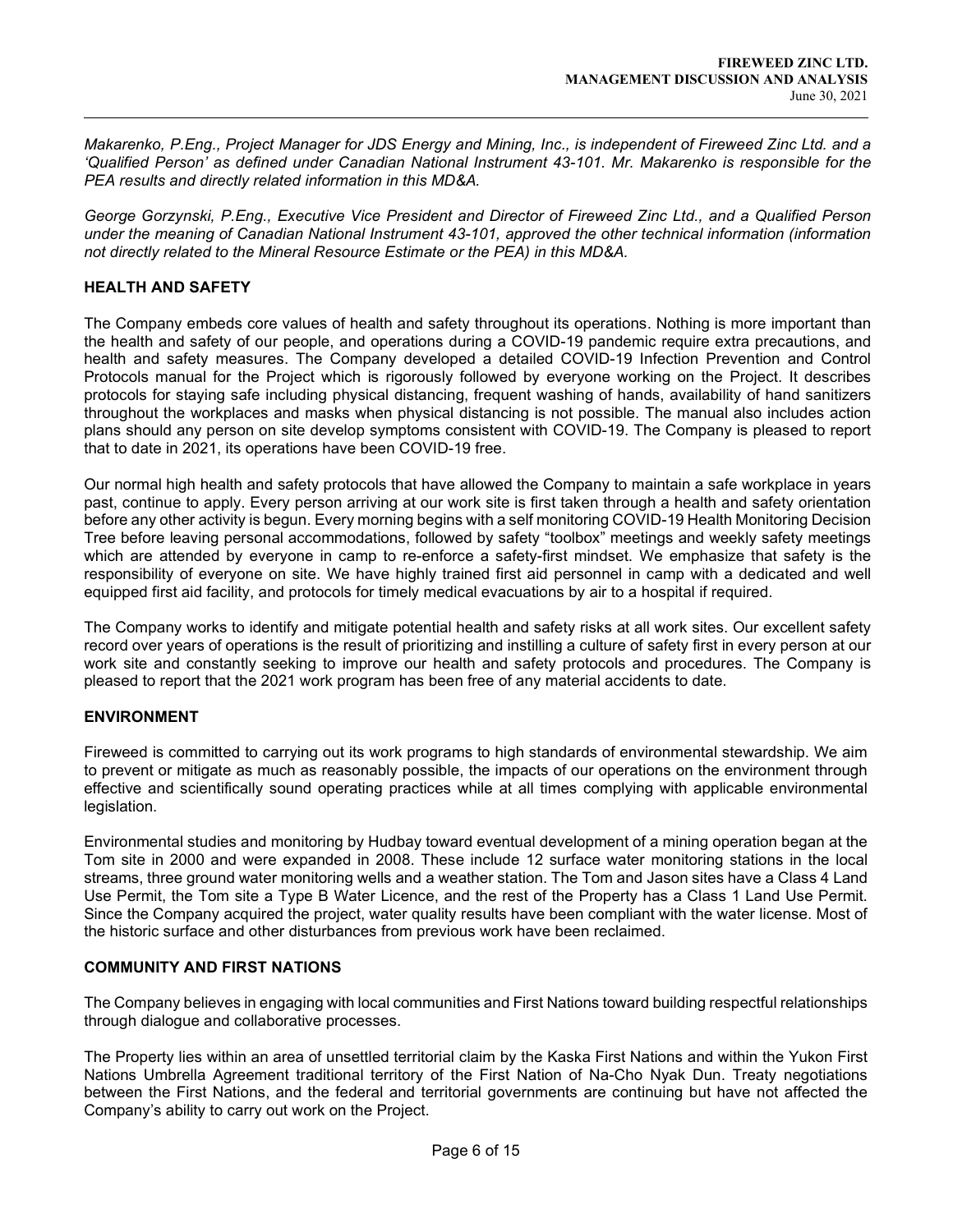The nearest community to the Project site is the Kaska First Nations community of Ross River (population 350) located 200 kilometers to the west. There are no permanent settlements at or near the project site but there are a small number of seasonal temporary use hunter and trapper cabins, none of which are in the immediate vicinity of the known zones of zinc-lead-silver mineralization. The Company practices preferential hiring of local First Nationsbased businesses and personnel whenever practical, for work on the Project. Brandon Macdonald, Fireweed's CEO, hails from Ross River where he grew up as a child and is known in the community. On March 3, 2020, the Company announced that the Yukon Government and the Ross River Dena Council (Kaska) First Nation had reached an Agreement in Principle on \$71,000,000 in road upgrades which, in part, included the Project access road.

## FINANCING AND CORPORATE DEVELOPMENT

### SELECTED ANNUAL INFORMATION

 $\overline{a}$ 

The following table summarizes selected financial data for the three recent fiscal years, ended December 31, 2020, 2019 and 2018, and should be read in conjunction with such financial statements, prepared in accordance with International Financial Reporting Standards ("IFRS") and the related notes thereon:

| <b>Item</b>                              |    | <b>Fiscal Year</b><br><b>Ended</b><br>December 31,<br>2020 | <b>Fiscal Year</b><br><b>Ended</b><br>December 31,<br>2019* | <b>Fiscal Year</b><br><b>Ended</b><br>December 31,<br>2018* |
|------------------------------------------|----|------------------------------------------------------------|-------------------------------------------------------------|-------------------------------------------------------------|
| Revenues                                 | \$ | nil l                                                      | \$<br>nil l                                                 | \$<br>nil                                                   |
| <b>Expenses</b>                          |    | 6,414,637                                                  | 5,930,691                                                   | 11,425,709                                                  |
| Net Loss                                 |    | 5,640,598                                                  | 5,263,403                                                   | 12,701,964                                                  |
| Net Loss per Share                       |    | (0.12)                                                     | (0.15)                                                      | (0.44)                                                      |
| <b>Current Assets</b>                    |    | 2,607,837                                                  | 965,106                                                     | 1,787.669                                                   |
| <b>Exploration and Evaluation Assets</b> |    | 11,458,395                                                 | 8,942,213                                                   | 8,483,325                                                   |
| <b>Total Assets</b>                      |    | 14,219,765                                                 | 9,968,957                                                   | 10,338,483                                                  |
| <b>Current Liabilities</b>               |    | 229,863                                                    | 288,800                                                     | 327,380                                                     |
| <b>Working Capital</b>                   |    | 2,377,974                                                  | 676,306                                                     | 1,460,289                                                   |
| Shareholders' Equity                     | \$ | $13,713,330$ \ \$                                          | $9,419,134$ \$                                              | 9,754,670                                                   |
| Number of Shares Outstanding             |    | 56,057,112                                                 | 37,797,129                                                  | 31,696,776                                                  |

\*The Company changed its accounting policy with regard to exploration and evaluation expenditures. Please refer to Note 4 of the audited financial statements for the year ended December 31, 2020 for more details.

### RESULTS OF OPERATIONS

As at June 30, 2021, total assets were \$18,368,153 (December 31, 2020 - \$14,219,765), and exploration and evaluation assets totalled \$11,960,325 (December 31, 2020 - \$11,458,395). The details of the cost breakdown are contained in the schedule of Exploration and Evaluation Assets in the notes to the financial statements for the period ended June 30, 2021 (Note 5).

### For the three months ended June 30, 2021 and 2020

The Company had a net loss of \$2,312,251 (\$0.04 per share) for the three months ended June 30, 2021 ("Q2- 2021") as compared to a net loss of \$555,870 (\$0.01 per share) for the three months ended June 30, 2020 ("Q2- 2020"). The main contributors to the net loss for Q2-2021 were exploration and evaluation expenditures, investor relations, professional fees, and share-based compensation expense.

Exploration and evaluation expenditures were the main contributor to the net loss in Q2-2021 with a significant increase of \$1,643,982 from Q2-2020 due to more exploration activities including higher assay, camp, drilling, geological consulting and permitting costs related to the Project in comparison to Q2-2020 when the exploration program was smaller and had a late start.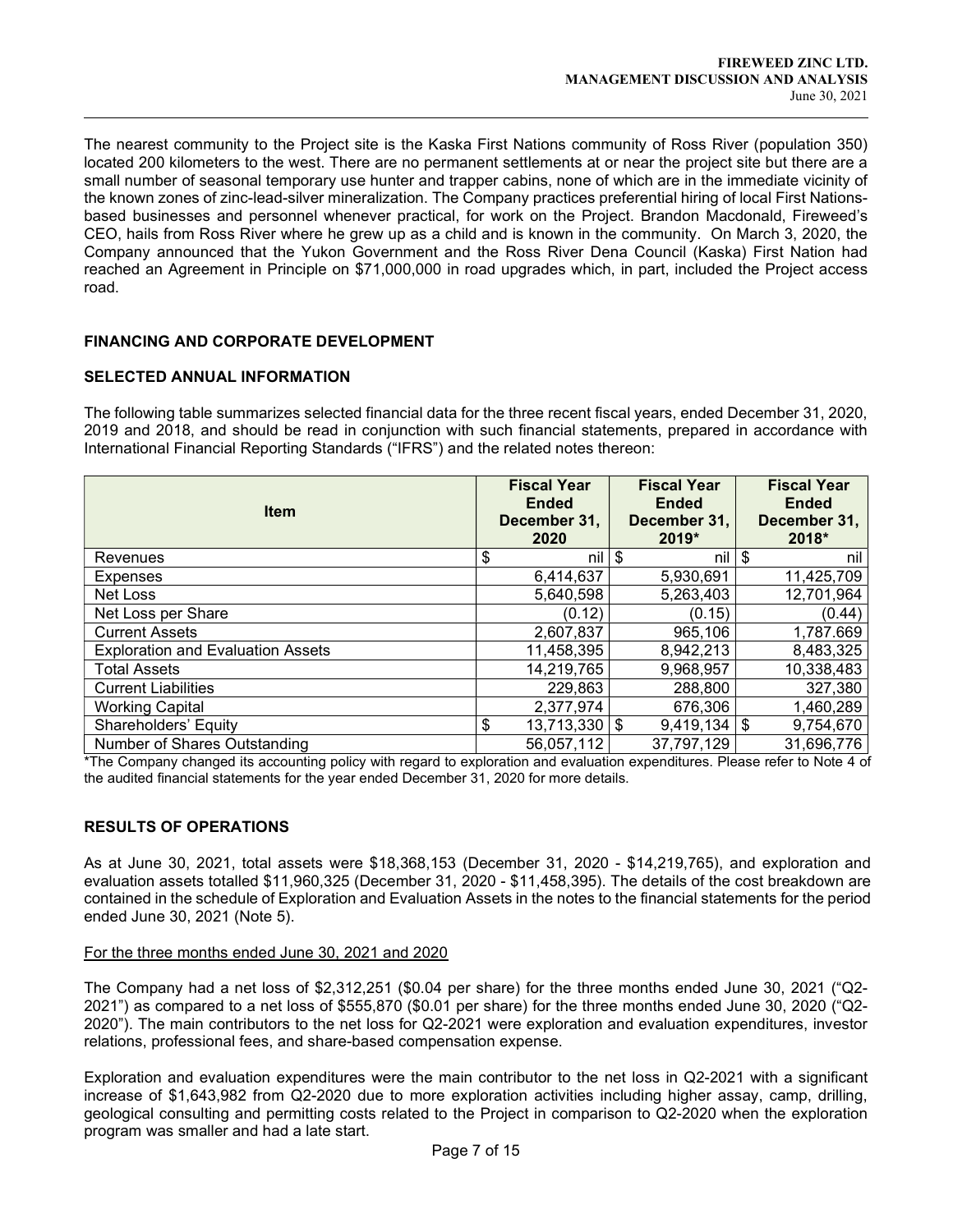Investor relations and corporate development expenses increased by \$34,894 as the Company has undertaken more marketing, conferences, and other promotional activities during the quarter.

Professional fees increased by \$83,741 due to higher legal fees associated with financing and corporate development activities.

Shared-based compensation decreased by \$102,303 as there were fewer options vested in 2021.

#### For the six months ended June 30, 2021 and 2020

 $\overline{a}$ 

The Company had a net loss of \$3,389,541 (\$0.06 per share) for the six months ended June 30, 2021 as compared to a net loss of \$1,140,095 (\$0.03 per share) for the six months ended June 30, 2020. The main contributors to the net loss for the six months ended June 2021 were exploration and evaluation expenditure, investor relations, professional fees, and share-based compensation expense.

Exploration and evaluation expenditures increased by \$2,091,815 due to more exploration activities including higher assay, camp, drilling, geological consulting and permitting costs related to the Project in comparison to Q2-2020 when the exploration program was smaller and had a late start.

Investor relations and corporate development expenses increased by \$50,865 as the Company undertook more marketing, conferences and other promotional activities during the period.

Professional fees increased by \$66,792 due to higher legal fees associated with higher financing charges and due diligence.

Shared-based compensation decreased by \$86,977 as there were fewer options vested in 2021.

| <b>Reporting Period</b> | <b>Net Income</b><br>(loss) | <b>Basic and</b><br>diluted<br>earnings (loss)<br>per share | Total<br><b>Assets</b> | Shareholders'<br>Equity<br>(Deficiency) | Capital<br><b>Stock</b> | <b>Deficit</b> |
|-------------------------|-----------------------------|-------------------------------------------------------------|------------------------|-----------------------------------------|-------------------------|----------------|
| June 30, 2021           | (2,312,251)                 | (0.04)                                                      | 18,349,088             | 16,799,788                              | 42,128,558              | 28,176,218     |
| March 31, 2021          | (1,077,290)                 | (0.02)                                                      | 13,923,596             | 13,415,023                              | 37,212,507              | 25,844,902     |
| December 31, 2020       | (2,044,408)                 | (0.04)                                                      | 14.219.765             | 13,713,330                              | 36.486.333              | 24,767,612     |
| September 30, 2020      | (2,456,095)                 | (0.05)                                                      | 17,371,206             | 15,246,620                              | 36,062,909              | 22,723,204     |
| June 30, 2020           | (555,128)                   | (0.01)                                                      | 10.150.240             | 9.656.674                               | 28, 163, 172            | 20.267.109     |
| March 31, 2020          | (584,967)                   | (0.02)                                                      | 9,487,544              | 8,881,662                               | 26,879,253              | 19,711,981     |
| December 31, 2019       | (695,872)                   | (0.02)                                                      | 9,968,957              | 9,419,134                               | 26,879,253              | 19,127,014     |
| September 30, 2019      | (2,791,313)                 | (0.08)                                                      | 8.644.170              | 9.793.285                               | 26.879.253              | 18.431.142     |

### SUMMARY OF QUARTERLY RESULTS

# LIQUIDITY AND CAPITAL RESOURCES

The Company manages its capital to maintain its ability to continue as a going concern and to provide returns to shareholders and benefits to other stakeholders. The capital structure of the Company consists of cash and cash equivalents and equity comprised of issued share capital and deficit.

Fireweed manages and adjusts its capital structure in light of economic conditions and financial needs. The Company, upon approval from its Board of Directors, will balance its overall capital structure through new share issues or by undertaking other activities as deemed appropriate under the specific circumstances.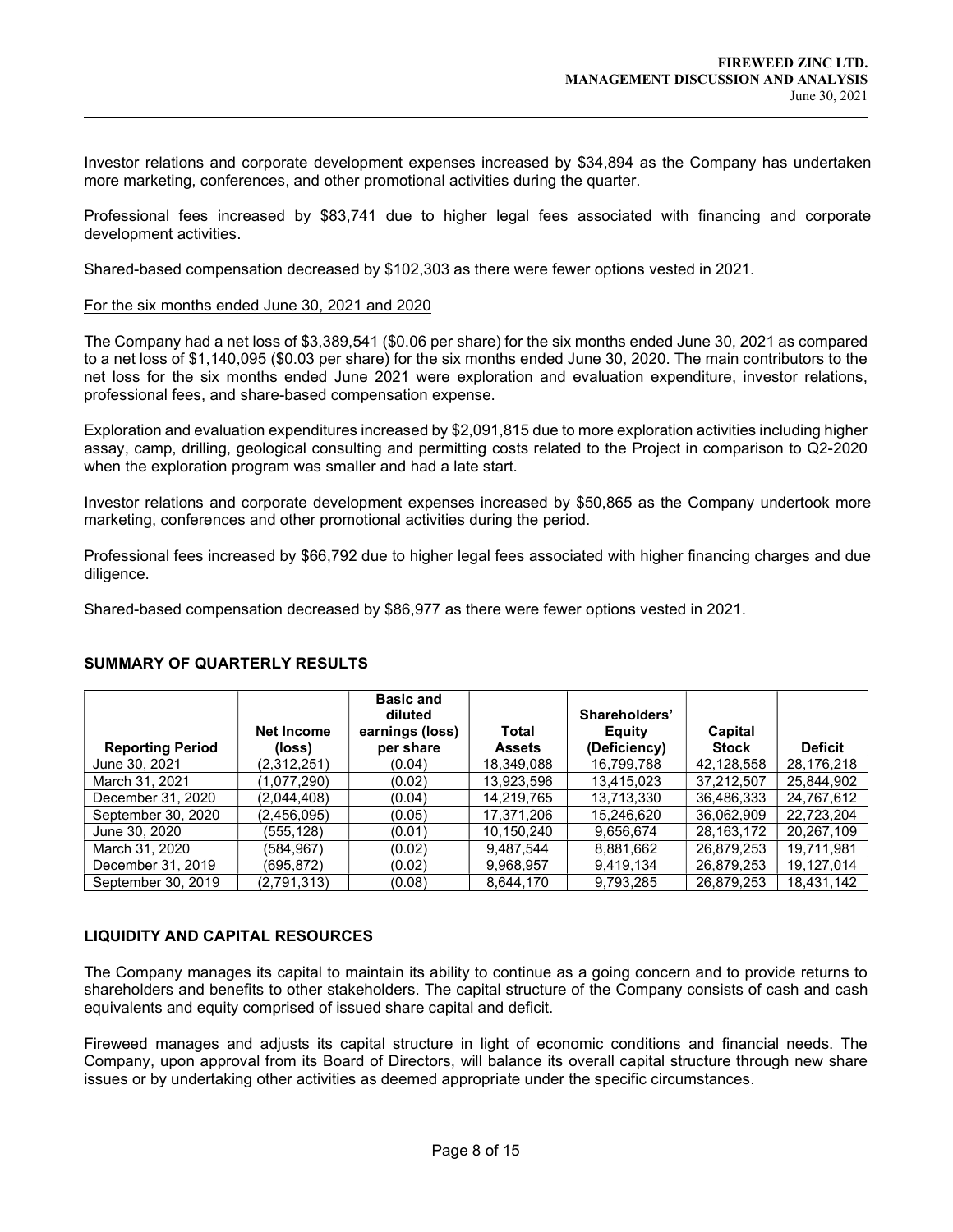# WORKING CAPITAL

As at June 30, 2020, the Company had positive working capital of \$4,998,015 (December 31, 2020 - \$2,377,974). Working capital included Prepaid Expenses of \$419,319 (December 31, 2020 - \$110,140), comprised mainly of advances for advertising and promotion, software licenses, exploration work and insurance.

## **CASH**

 $\overline{a}$ 

On June 30, 2021, the Company had cash of \$5,726,740 (December 31, 2020 - \$2,264,206). Management of cash balances is conducted in-house based on internal investment guidelines. Cash is deposited with a major Canadian financial institution. Cash required for operations is held in a chequing account. Excess funds may be invested in conservative money market instruments that bear interest and carry a low degree of risk. Some examples of instruments in which we may invest its cash are treasury bills, money market funds, bank guaranteed investment certificates and bankers' acceptance notes. The objective of these investments is to preserve funds for the use in and advancement of the Company's business.

## CASH USED IN OPERATING ACTIVITIES

Net cash used in operating activities during the period ended June 30, 2021 was \$2,417,454 (2020 – \$972,273). Cash was mostly spent on exploration work, consulting fees, investor relations expenses, and general and administrative costs.

## CASH USED IN INVESTING ACTIVITIES

Total cash used in investing activities during the period ended June 30, 2021 was \$1,931 (2020 – \$3,930), which was related to claims transfer and renewal payments, and other associated costs.

### CASH GENERATED BY FINANCING ACTIVITIES

Total net cash generated by financing activities during the period ended June 30, 2021 was \$5,881,919 (2020 – \$1,142,513), which consisted of funds obtained through the issuance of 6,603,485 shares through private placement and upon the exercise of warrants.

### REQUIREMENT OF ADDITIONAL EQUITY FINANCING

The Company has relied primarily on equity financings for all funds raised to date for its operations and will need more funds to explore and develop the Project in the future. Until it starts generating profitable operations from exploration, development and sale of minerals, the Company intends to continue relying upon the issuance of securities or alternate funding to finance its operations and acquisitions.

The Company is not subject to externally imposed capital requirements as at June 30, 2021.

### OUTSTANDING SHARE DATA

The Company's authorized share capital consists of an unlimited number of common shares without par value.

As at June 30, 2021, there were 63,160,597 shares issued and outstanding (42,104,799 at June 30, 2020), which were issued for an aggregate consideration of \$42,128,558.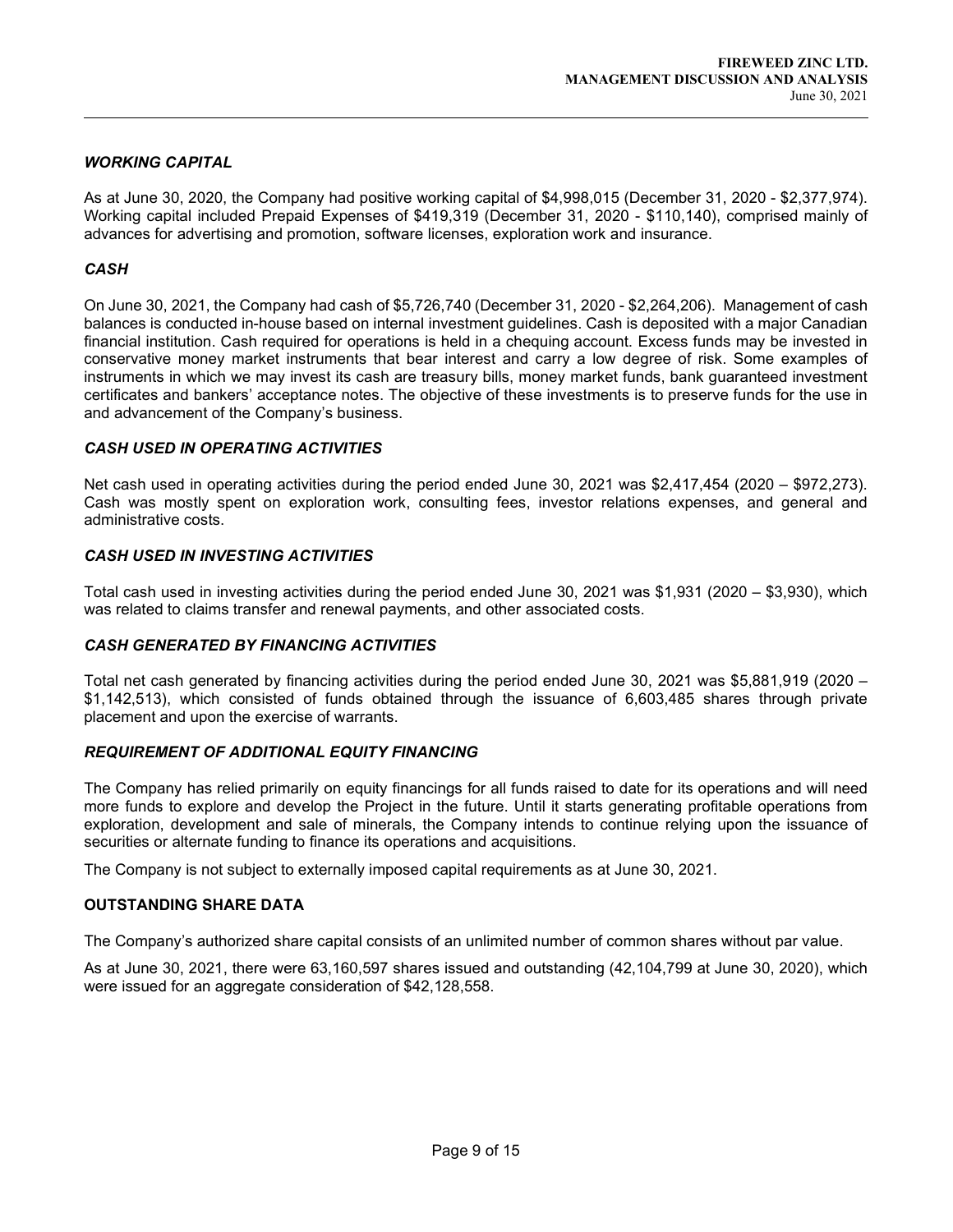|                                      | Number of                      |                       |                    |
|--------------------------------------|--------------------------------|-----------------------|--------------------|
|                                      | <b>Shares/Options/Warrants</b> | <b>Exercise Price</b> | <b>Expiry Date</b> |
| <b>Issued and Outstanding Shares</b> | 68,289,252                     |                       |                    |
| <b>Share Purchase Warrants</b>       | 3,622,003                      | \$0.60                | April 14, 2024     |
| <b>Share Purchase Warrants</b>       | 2,156,087                      | \$0.80                | August 06, 2022    |
| <b>Finders' Warrants</b>             | 6,000                          | \$0.90                | July 06, 2023      |
| Finders' Warrants                    | 44.669                         | \$0.90                | July 06, 2023      |
| <b>Finders' Warrants</b>             | 6,000                          | \$0.90                | July 06, 2023      |
| <b>Share Purchase Warrants</b>       | 1,638,647                      | \$0.95                | September 04, 2022 |
| <b>Finders' Warrants</b>             | 139,200                        | \$0.70                | September 04, 2021 |
| <b>Stock Options</b>                 | 1,180,000                      | \$0.50                | April 26, 2022     |
| <b>Stock Options</b>                 | 30,000                         | \$0.70                | October 27, 2022   |
| <b>Stock Options</b>                 | 120,000                        | \$0.83                | December 06, 2022  |
| <b>Stock Options</b>                 | 810,000                        | \$1.45                | March 14, 2023     |
| <b>Stock Options</b>                 | 250,000                        | \$0.65                | July 11, 2024      |
| <b>Stock Options</b>                 | 820,000                        | \$0.59                | June 10, 2025      |
| <b>Stock Options</b>                 | 160,000                        | \$0.71                | August 25, 2025    |
| <b>Stock Options</b>                 | 120,000                        | \$0.99                | September 18, 2025 |
| <b>Stock Options</b>                 | 1,345,000                      | \$0.80                | July 7, 2026       |
| Fully Diluted at August 24, 2021     | 80,736,858                     |                       |                    |

As of the date of this MD&A, the following shares, warrants and options were outstanding:

## CRITICAL ACCOUNTING ESTIMATES

 $\overline{a}$ 

Our significant accounting policies are presented in Note 3 of the audited financial statements for the year ended December 31, 2020. Note 3 provides that the preparation of the Company's financial statements in conformity with IFRS requires management to make judgments, estimates and assumptions that affect the reported amounts of assets, liabilities and contingent liabilities at the date of the financial statements and reported amounts of expenses during the reporting period. Actual outcomes could differ from these estimates. These financial statements include estimates that, by their nature, are uncertain. The impacts of such estimates are pervasive throughout the financial statements and may require accounting adjustments based on future occurrences. Revisions to accounting estimates are recognized in the period in which the estimate is revised and future periods if the revision affects both current and future periods. These estimates are based on historical experience, current and future economic conditions and other factors, including expectations of future events that are believed to be reasonable under the circumstances.

Information about significant areas of estimation uncertainty in applying accounting policies that have the most significant effect on the amounts recognized in the financial statements are noted below.

# KEY SOURCES OF ESTIMATION UNCERTAINTY

#### Carrying value and recoverability of exploration and evaluation assets

The carrying amount of the Company's exploration and evaluation assets do not necessarily represent present or future values, and the Company's exploration and evaluation assets have been accounted for under the assumption that the carrying amount will be recoverable. Recoverability is dependent on various factors, including the discovery of economically recoverable reserves, the ability of the Company to obtain the necessary financing to complete the development and upon future profitable production or proceeds from the disposition of the mineral properties themselves.

Additionally, there are numerous geological, economic, environmental, regulatory and other factors and uncertainties that could impact management's assessment as to the overall viability of its properties or to the ability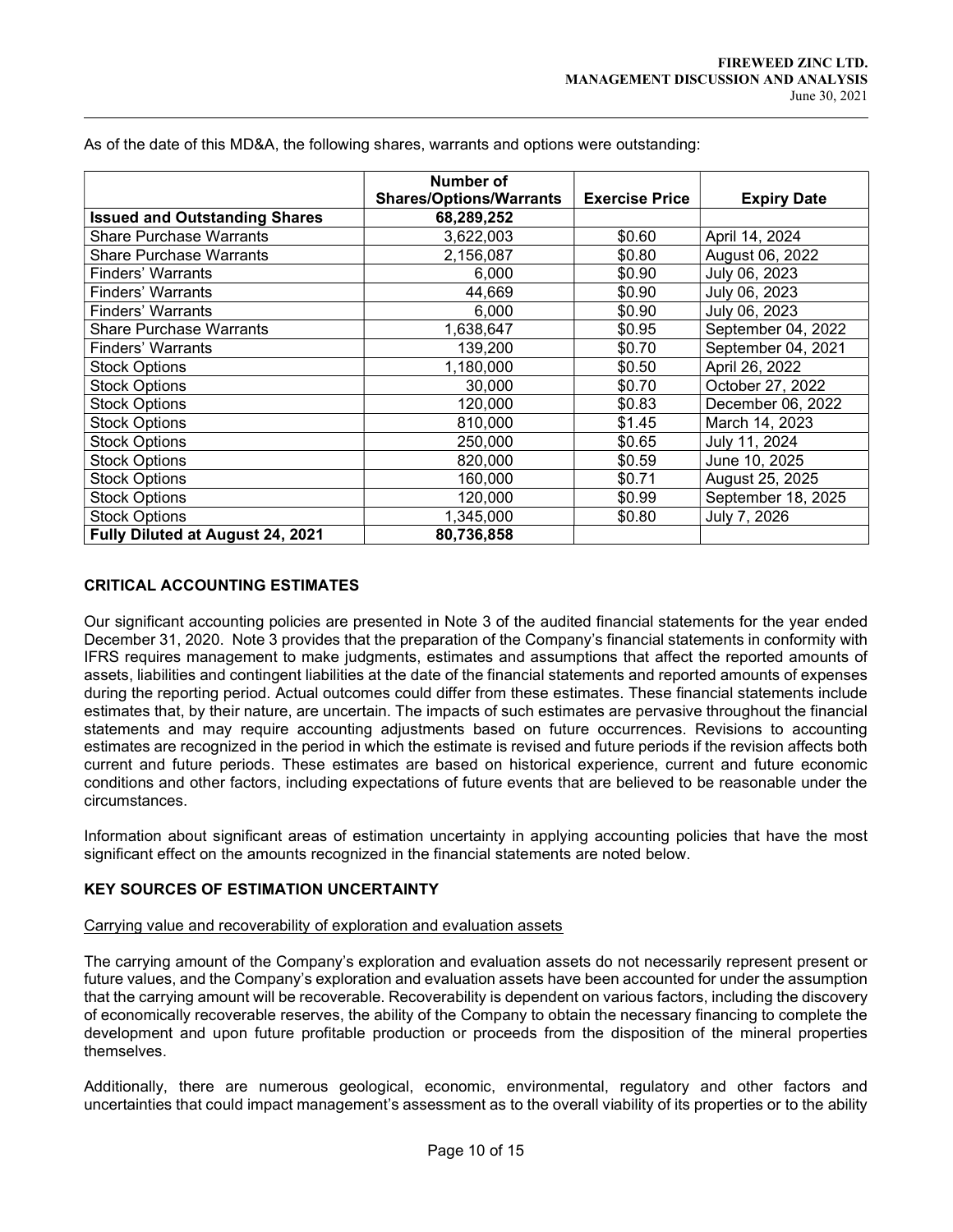to generate future cash flows necessary to cover or exceed the carrying value of the Company's exploration and evaluation assets.

#### Share-based payments

 $\overline{a}$ 

The Company measures share-based payments expense by reference to the fair value of the stock options at the date at which they are granted. Estimating fair value for granted stock options requires determining the most appropriate valuation model which is dependent on the terms and conditions of the grant. This estimate also requires determining the most appropriate inputs to the valuation model including the expected life of the option, volatility, dividend yield, and rate of forfeitures.

#### Environmental rehabilitation obligation

The Company recognizes statutory, contractual or other legal obligations related to the retirement of its exploration and evaluation assets and its tangible long-lived assets when such obligations are incurred, if a reasonable estimate of fair value can be made. These obligations are measured initially at the net present value of estimated future cash flows and the resulting costs are expensed to the statement of loss and comprehensive loss.

In subsequent periods, the liability is adjusted for any changes in the amount or timing and for the discounting of the underlying future cash flows. The capitalized asset retirement cost is amortized to operations over the life of the asset.

#### Capital stock

Common shares are classified as shareholders' equity. Incremental costs directly attributable to the issue of common shares and stock options are recognized as a deduction from equity. Common shares issued for consideration other than cash, are valued based on their market value at the date the shares are issued.

The Company has adopted a residual value method with respect to the measurement of shares and warrants issued as private placement units. The residual value method first allocates value to the more easily measurable component based on fair value and then the residual value, if any, to the less easily measurable component. The Company considers the fair value of common shares issued in the private placements to be the more easily measurable component and the common shares are valued at their fair value, as determined by the closing market price on the announcement date. The balance, if any, is allocated to the attached warrants. Any fair value attributed to the warrants is recorded as reserves.

### FINANCIAL INSTRUMENTS

The Company classifies its financial assets into one of the categories described below, depending on the purpose for which the asset was acquired. Management determines the classification of its financial assets at initial recognition.

Equity instruments that are held for trading (including all equity derivative instruments) are classified as FVTPL, for other equity instruments, on the day of acquisition the Company can make an irrevocable election (on an instrumentby-instrument basis) to designate them as fair value through other comprehensive income ("FVTOCI").

Fair value through profit or loss ("FVTPL") – Financial assets carried at FVTPL are initially recorded at fair value and transaction costs are expensed in the income statement. Realized and unrealized gains and losses arising from changes in the fair value of the financial asset held at FVTPL are included in the income statement in the period in which they arise. Derivatives are also categorized as FVTPL unless they are designated as hedges.

Fair value through other comprehensive income - Investments in equity instruments at FVTOCI are initially recognized at fair value plus transaction costs. Subsequently, they are measured at fair value, with gains and losses arising from changes in fair value recognized in other comprehensive income. There is no subsequent reclassification of fair value gains and losses to profit or loss following the derecognition of the investment.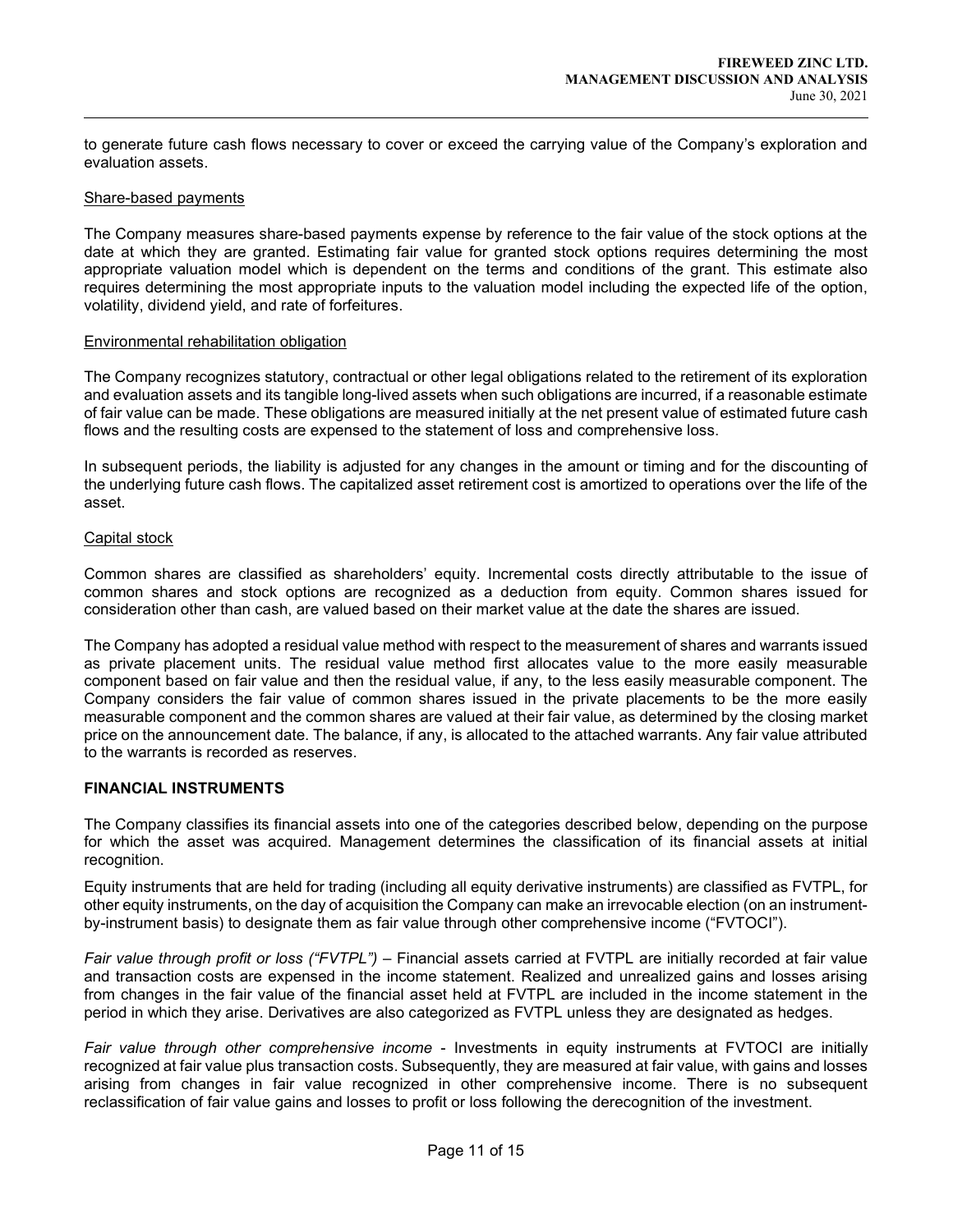Financial assets at amortized cost - A financial asset is measured at amortized cost if the objective of the business model is to hold the financial asset for the collection of contractual cash flows, and the asset's contractual cash flows are comprised solely of payments of principal and interest. They are classified as current assets or non-current assets based on their maturity date and are initially recognized at fair value and subsequently carried at amortized cost less any impairment.

The following table shows the classification of the Company's financial assets under IFRS 9:

| Financial instrument                     | <b>IFRS 9 Classification</b>                   |
|------------------------------------------|------------------------------------------------|
| Cash                                     | Fair value through profit or loss              |
| <b>Receivables</b>                       | Financial asset measured at amortized cost     |
| Reclamation bond                         | Financial asset measured at amortized cost     |
| Loan payable                             | Financial liability measured at amortized cost |
| Accounts payable and accrued liabilities | Financial liability measured at amortized cost |

Financial liabilities are recognized initially at fair value and are subsequently stated at amortized cost. Transaction costs on financial assets and liabilities other than those classified at fair value through profit or loss are treated as part of the carrying value of the asset or liability. Transaction costs for assets and liabilities at fair value through profit or loss are expensed as incurred.

Financial instruments measured at fair value are classified into one of three levels in the fair value hierarchy according to the relative reliability of the inputs used to estimate the fair values. The three levels of the fair value hierarchy are:

Level 1 – Unadjusted quoted prices in active markets for identical assets or liabilities.

- Level 2 Inputs other than quoted prices that are observable for the asset or liability either directly or indirectly; and
- Level 3 Inputs that are not based on observable market data.

The fair value of the Company's receivables, reclamation bond and accounts payable and accrued liabilities approximate carrying value, which is the amount recorded on the statements of financial position. The fair value of the Company's other financial instruments, cash, under the fair value hierarchy are based on level 1 quoted prices in active markets for identical assets and liabilities.

The Company's risk exposures and the impact on the Company's financial instruments are summarized below:

### Credit risk

 $\overline{a}$ 

Credit risk is the risk of loss associated with a counterparty's inability to fulfil its payment obligations. Receivables of \$123,891 mainly consist of Goods and Services Tax ("GST") recoverable from the Federal Government of Canada. The Company believes its exposure to credit risk is equal to the carrying value of this balance. The Company has exposure to credit risk with respect to its cash as it places most of its cash in one financial institution in Canada. The Company believes its exposure is limited as it banks with a large Canadian institution.

#### Liquidity risk

The Company's approach to managing liquidity risk is to ensure that it will have sufficient liquidity to meet liabilities when due. As at June 30, 2021, the Company had a cash balance of \$5,726,740 to settle current liabilities of \$1,271,935. The Company believes it has sufficient funds to meet its current liabilities as they become due.

The Company is dependent on obtaining regular financings in order to continue as a going concern. Despite previous success in acquiring these financings, there is no guarantee of obtaining future financings.

#### Interest rate risk

The interest rate risk is the risk that the fair value or future cash flows of a financial instrument will fluctuate because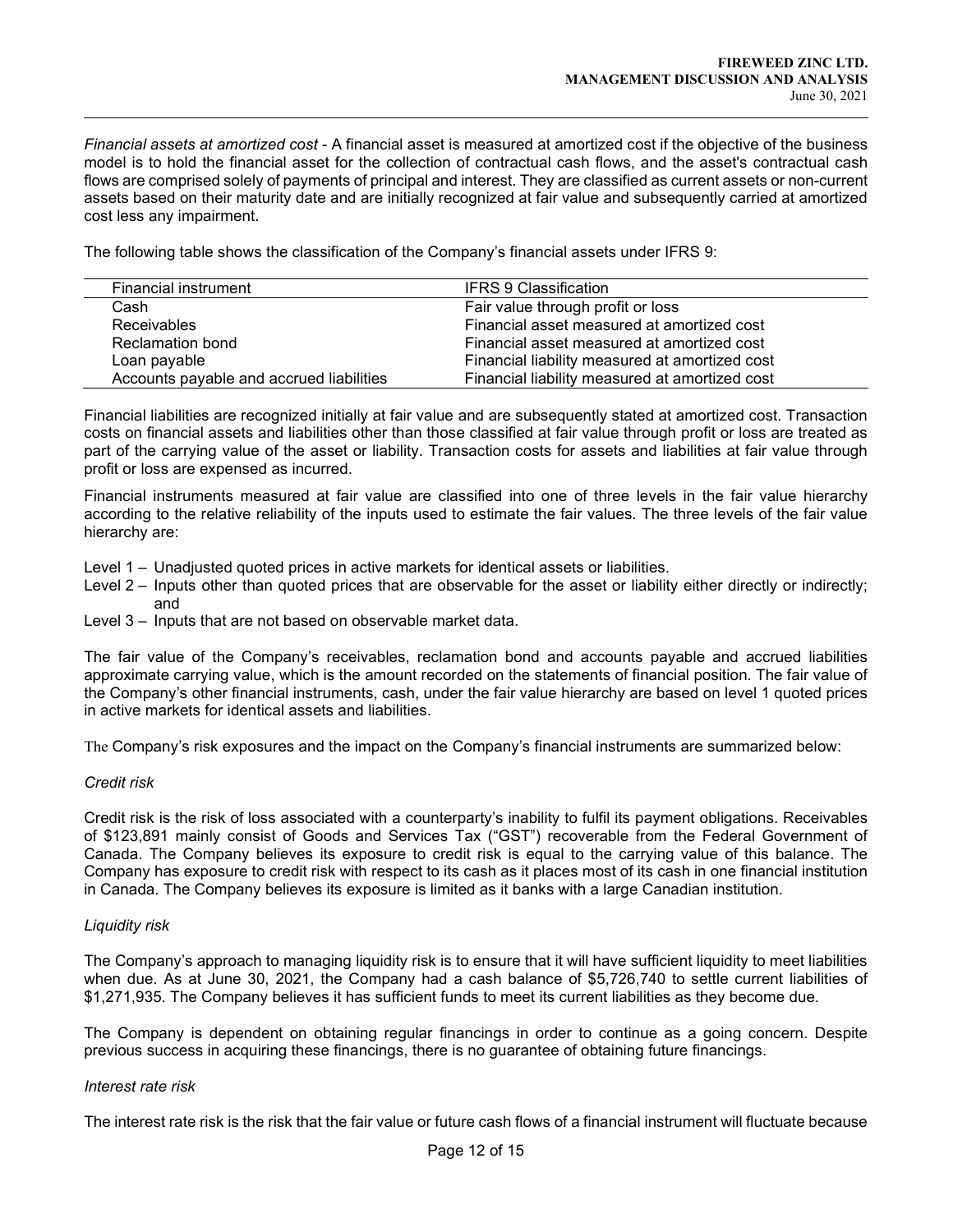of changes in market interest rates. As at June 30, 2021, the Company is not exposed to significant interest rate risk.

#### Price risk

 $\overline{a}$ 

The Company is exposed to price risk with respect to commodity and equity prices. Equity price risk is defined as the potential adverse impact on the Company's earnings due to movements in individual equity prices or general movements in the level of the stock market. Commodity price risk is defined as the potential adverse impact on profit or loss and economic value due to commodity price movements and volatilities. The Company closely monitors commodity prices of resources, individual equity movements, and the stock market to determine the appropriate course of action to be taken by the Company.

#### Foreign currency risk

The Company operates predominately in Canada and is not exposed to any significant foreign currency risk.

## RELATED PARTIES TRANSACTIONS

Related party transactions mainly include management and consulting fees, share-based compensation, and director and committee fees. The related parties are represented by the key management personnel, which include those persons having authority and responsibility for planning, directing and controlling the activities of the Company as a whole. The Company has determined that the key management personnel consist of executive and nonexecutive members of the Company's Board of Directors and corporate officers. Related parties also include companies, controlled by officers and/or directors.

| <b>Related Party</b>  | <b>Nature of Relationship</b> |
|-----------------------|-------------------------------|
| FT Management Ltd.    | Company, controlled by CFO    |
| EdYu Management Corp. | Company, controlled by CFO    |

The renumeration to directors and key management personnel during the six months ended Jun 30, 2021 and 2020 was as follows:

| Payee                          | Nature of the transaction                                                | <b>Six months</b><br>ended<br>June 30, 2021 | <b>Six months</b><br>ended<br>June 30, 2020 |
|--------------------------------|--------------------------------------------------------------------------|---------------------------------------------|---------------------------------------------|
| <b>Chief Executive Officer</b> |                                                                          |                                             |                                             |
| (CEO)                          | Management and consulting fees                                           | \$<br>115.500 \$                            | 90,000                                      |
|                                | Share-based compensation                                                 | 9,765                                       | 6,755                                       |
| CFO/ Companies,                |                                                                          |                                             |                                             |
| controlled by CFO              | Management and consulting fees                                           | 6,375                                       | 6,000                                       |
|                                | Share-based compensation                                                 | 526                                         | 3,335                                       |
| <b>Directors</b>               | Director and committee fees                                              | 61.500                                      | 68.375                                      |
|                                | Investor relations and corporate development                             | 1.667                                       | 1,063                                       |
|                                | Management and consulting fees                                           | 82,702                                      | 70,592                                      |
|                                | Management and consulting fees related to<br>exploration and evaluation* | 5,886                                       | 13,713                                      |
|                                | Share-based compensation                                                 | 49,355                                      | 24,893                                      |
|                                |                                                                          | 333,276                                     | 284.726                                     |

\* Management and consulting fees related to exploration and evaluation were previously capitalized but due to the accounting policy change (Note 4 in the financial statements for the period ended June 30, 2021) are expensed as incurred.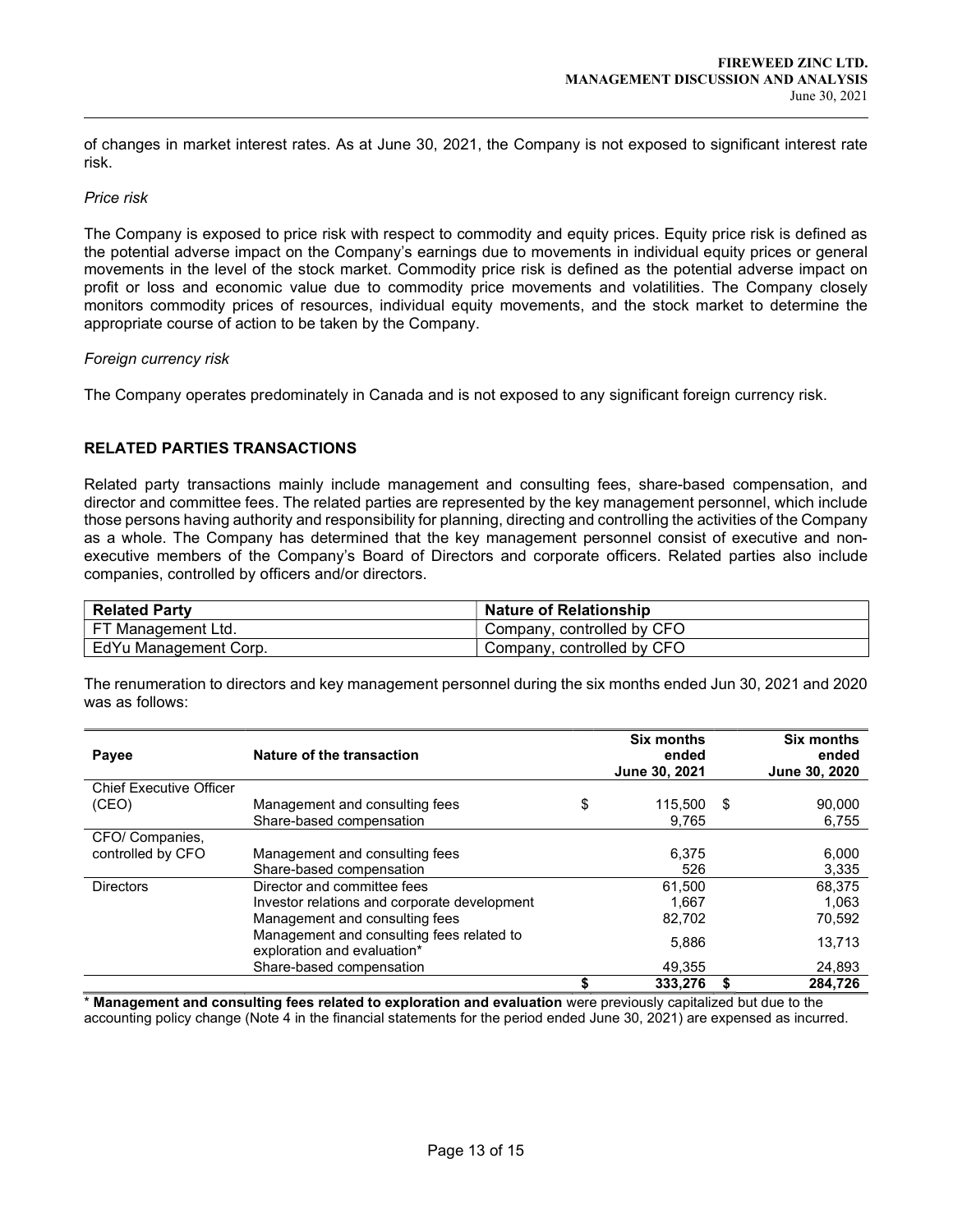The following amounts were owed to directors and key management personnel. These payables are unsecured, non-interest bearing and are expected to be repaid under normal trade terms.

|                  |                                        | <b>June 30.</b> | December 31, |
|------------------|----------------------------------------|-----------------|--------------|
|                  |                                        | 2021            | 2020         |
| <b>Directors</b> | Director and committee fees            | ٠               |              |
| Key management   | Management fees and expense recoveries | 29.425          | 15.044       |
|                  |                                        | 29.425          | 15.044       |

## ADDITIONAL DISCLOSURE FOR VENTURE ISSUERS WITHOUT SIGINIFICANT REVENUE

Additional disclosure concerning the Company's general and administrative expenses is provided in the Company's statement of loss and comprehensive loss contained in its financial statements for December 31, 2020, which are available on SEDAR: www.sedar.com.

### OFF-BALANCE SHEET ARRANGEMENTS

The Company has no off-balance sheet arrangements.

### ADDITIONAL DISCLOSURE FOR JUNIOR ISSUERS

The Company has had positive cash flow since its inception following the completion of the IPO. Following the recent private placements completed on August 6 and September 4, 2020, the \$5,000,000 non-brokered private placement on May 20, 2021, and the flow-through private placement completed on July 6, 2021, the Company believes its current capital resources to be sufficient to cover its operating costs for the next few months. Fireweed will need to obtain additional capital resources to fund operations further. The Company is planning to raise capital through equity or alternative financing. Actual funding requirements may vary from those previously planned due to a number of factors, including the progress of the Company's business activities and economic conditions.

All costs relating to the acquisition of the Project are capitalized and reported in the Statements of Financial Position in the Company's financial statements. All costs related to the exploration and evaluation are reported in the Company's Statement of Loss and Comprehensive Loss with a breakdown of categories provided in Note 5 of the interim financial statements for the period ended March 31, 2021 available on SEDAR at www.sedar.com.

### APPROVAL

 $\overline{a}$ 

The Board of Directors oversees management's responsibility for financial reporting and internal control systems through an Audit Committee. This Committee meets periodically with management and annually with the independent auditors to review the scope and results of the annual audit and to review the financial statements before the financial statements are approved by the Board of Directors and submitted to the shareholders of the Company. The Board of Directors has approved the interim financial statements for the period ended June 30, 2021 and the disclosure contained in this MD&A. A copy of this MD&A will be provided to anyone who requests it.

### NOTE REGARDING FORWARD–LOOKING STATEMENTS

Except for historical information, this MD&A may contain forward-looking statements. The use of any of the words "anticipate", "continue", "estimate", "expect", "may", "will", "project", "should", "believe" and similar expressions are intended to identify forward-looking statements. These statements involve known and unknown risks, uncertainties, and other factors that may cause the Company's actual results, levels of activity, performance or achievements to be materially different from any future results, levels of activity, performance or achievement expressed or implied by these forward-looking statements. The factors that could cause actual results to differ materially include, but are not limited to, the following: general economic conditions; changes in financial markets; political conditions and developments; pandemics, relations with First Nations; weather; changes in the supply, demand and pricing of the metal commodities which the Company hopes to find and successfully mine; changes in regulatory requirements impacting the Company's operations; the ability to properly and efficiently staff the Company's operations; the